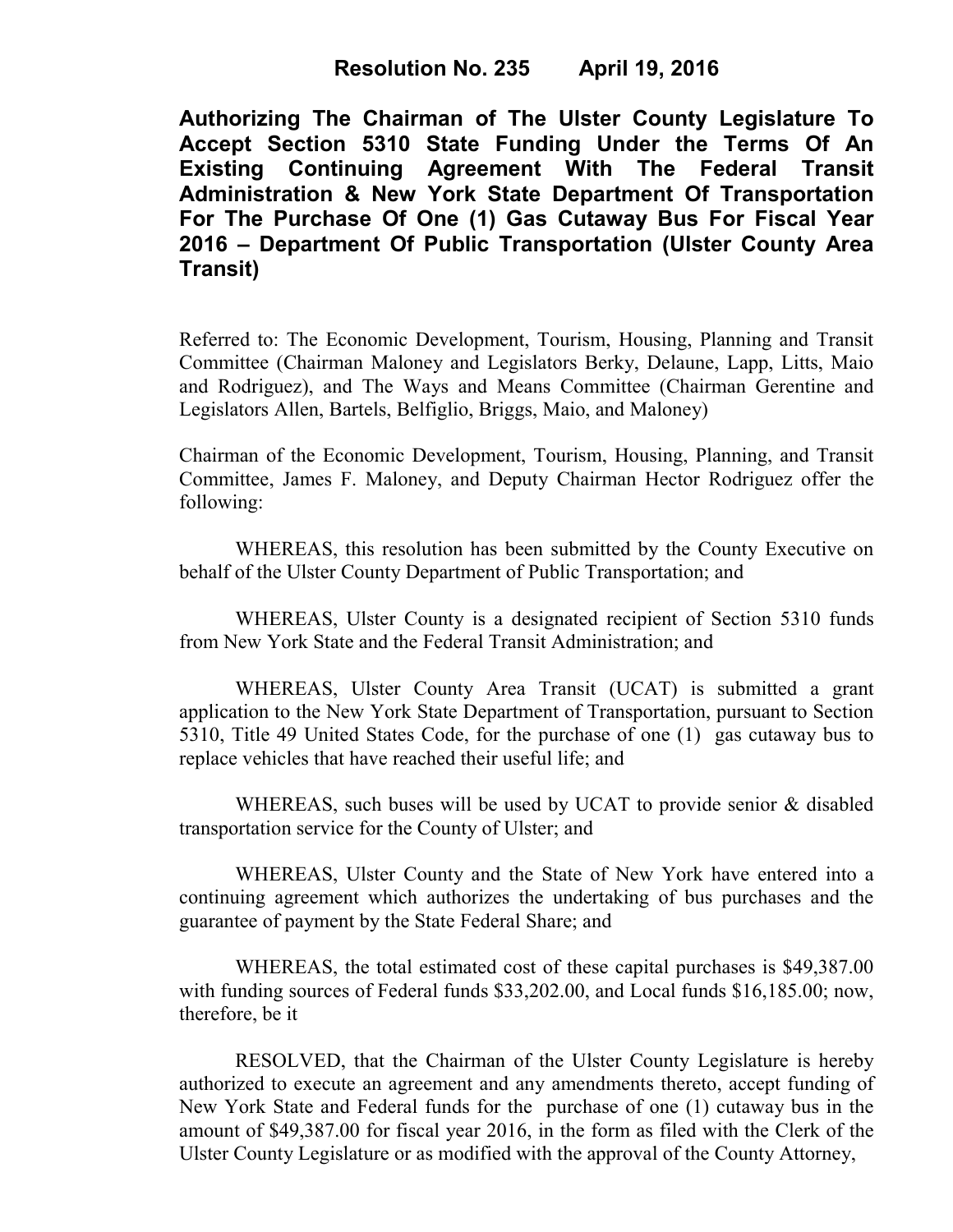### **- Page 2 -**

# **Resolution No. 235 April 19, 2016**

**Authorizing The Chairman of The Ulster County Legislature To Accept Section 5310 State Funding Under the Terms Of An Existing Continuing Agreement With The Federal Transit Administration & New York State Department Of Transportation For The Purchase Of One (1) Gas Cutaway Bus For Fiscal Year 2016 – Department Of Public Transportation (Ulster County Area Transit)**

RESOLVED, if funding for this project is eliminated, the project will be eliminated as well,

and moves its adoption.

### ADOPTED BY THE FOLLOWING VOTE:

AYES: 22 NOES: 0 (Absent: Legislator Loughran)

Passed Committee: Economic Development, Tourism, Housing, Planning and Transit on April 5, 2016

Passed Committee: Ways and Means on April 12, 2016

FINANCIAL IMPACT: \$33,202.00 – 2016 BUDGETED APPROPRIATION DOLLARS \$33,202.00 – 2016 BUDGETED FEDERAL REVENUE DOLLARS